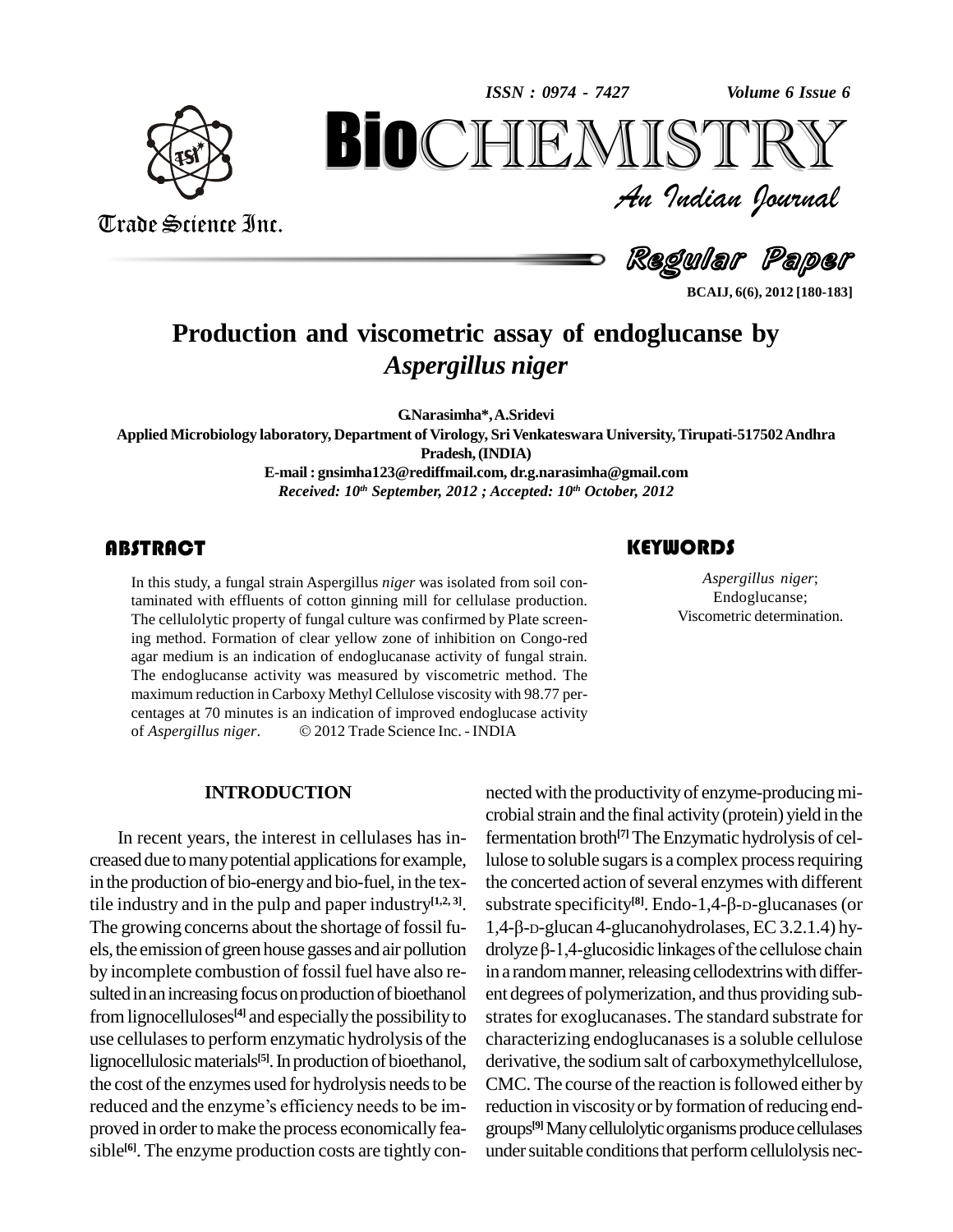# Regular Paper

essary for cell growth. Fungi constitute a most fascinating group of organisms and are most common industrial source for hemicelluloses such as glucanases, xylanases, and galactanases. The viscometric method is considered standard for evaluating endoglucanases since it is<br>highly sensitive and specific for enzymes that hydrolyze<br>internal bonds within a polymer molecule<sup>[10]</sup>. The change highly sensitive and specific for enzymes that hydrolyze internal bonds within a polymer molecule<sup>[10]</sup>. The change of polymerization of CMC that is the result of cleavage of the glucosidic linkages remote from the chain end. In contrast, exoglucanases, which act on CMC near the chain end,give little change inviscositywhile releasing significant amounts of reducing end-groups. In this study an attempt wasmade to isolate and screen fungal culture for cellulase (endoglucanase) production, and determine the endoglunase activityby cost-effective and convenient viscometric method.

### **MATERIALSAND METHODS**

#### **Organismand growth conditions**

The fungal culture used in this study for endoglucanse production was isolated from soil contaminated with cotton ginning mill effluents and the fungal isolate was identified as*Aspergillus niger* basedon itsmacroscopic and microscopic observations and values matching these characteristics recorded with those listed in standard reference book entitled Compendium of Soil Fungi, Vol. 1 Domsch *et al.,* **[11]**. The identified fungal culture was further purified by sub-culturing number of times in Poments

### **Screening of** *Aspergillus niger* **for cellulase pro duction**

The cellulolytic nature of *Aspergillus niger* was confirmed by plate screening method<sup> $[12]$ </sup> For this 1% for millitan Carboxy Methyl Cellulose was amended with Czapeck -Dox agar media and the pH was adjusted to 5. The media was poured into sterile Petri dishes, after solidification of media a small hole was made on the centre of Petri dish aseptically and the *A.niger*spores were added to the well made centre of medium. The plates were incubated for 3 days at 30 $\rm ^{0}C$  and 2 days at 50 $\rm ^{0}C$ . Secondly After incubation the plates were stained with 1% Congo red solution for 15 minutes, after that the Congo red

stain was neutralized with 1M Nacl solution. The yellow color zone formation concern the ability of substrate utilization andCMCase (endoglucanse) enzyme activityoffungal culture.

### **Cultivation of** *Aspergillus niger* **for endoglucase production**

in viscosity is primarily due to the change in the degree<br>of polymerization of CMC that is the result of cleavage basal medium<sup>[13]</sup> with following ingredients in  $g/L$ . For cellulase production,*A.niger* was cultivated in basal medium<sup>[13]</sup> with following ingredients in g/L.<br>KH<sub>2</sub>PO<sub>4</sub>, 2.0; MgSO<sub>4</sub>.7H<sub>2</sub>O, 0.3; CaCl<sub>2</sub>.2H<sub>2</sub>O,  $KH_2PO_4$ , 2.0;  $MgSO_4$ .7H<sub>2</sub>O, 0.3; CaCl<sub>2</sub>.2H<sub>2</sub>O, 0.3%; NaNO<sub>3</sub>, 1.4; NH<sub>4</sub>H<sub>2</sub>PO<sub>4</sub>, 0.8; Protease peptone, 0.5; yeast extract, 0.3;  $NaNO<sub>3</sub>$  1.4; Casamino acids, 0.4;Tween-80, 1 ml and trace elements(mg/L), FeSO<sub>4</sub>.7H<sub>2</sub>O, 5.0; MnSO<sub>4</sub>.4H<sub>2</sub>O, 1.6; ZnSO<sub>4</sub>.2H<sub>2</sub>O, 1.4 and CuSO<sub>4</sub>.5H<sub>2</sub>O, 1.0. The pH of the medium was 1.4 and  $CuSO<sub>4</sub>$ .5H<sub>2</sub>O, 1.0. The pH of the medium was adjusted to 5.0. Sterile fifty milliliters of the above growth medium in 250 ml Erlenmeyer flasks were amended adjusted to 5.0. Sterile fifty milliliters of the above growth<br>medium in 250 ml Erlenmeyer flasks were amended<br>with 0.5% W/V cellulose. Inoculums' of mycelial suspension was prepared by flooding the slant with 2 ml of sterile distilled water and was used to inoculate basal medium in the flasks. Inoculated fresh fungal cultures were incubated at  $28 \pm 20^{\circ}$ C on a rotary shaker (180 rpm). The filtrate obtained after removal of mycelial mat by filtration throughWhatman Filter paper No. 1, was used as an enzyme source.

### **Determination of endoglucanase activity by vis cometric method**

*An*only 5 ml of acetate buffer was added to tubes of the **IDENTIFY At These tracks and the Second group (control) instead of enzyme. These tubes<br>were equilibrated in water bath at 40°C. All tubes of<br>both groups except two tubes from each group were<br><b>BIO**CHEMISTRY tato Dextrose Agar (PDA) plates for further experi-<br>dispersed into 500 ml hot water (80°C). The solution The fungal strain *Aspergillus niger* endoglucanase activity was measured by Viscometric method<sup>[14]</sup>. Five grams of carboxymethyl(CMC) cellulose wasslowly activity was measured by Viscometric method<sup>[14]</sup>. Five<br>grams of carboxymethyl (CMC) cellulose was slowly<br>dispersed into 500 ml hot water (80°C). The solution was cooled to room temperature after complete solu bilization of CMC and volume was made up to one liter with 0.1 M sodium acetate buffer pH 5.0 and stored at bilization of CMC and volume was made up to one liter<br>with 0.1 M sodium acetate buffer pH 5.0 and stored at<br>4°C as stock solution until usage. CMC hydrolysis was with 0.1 M sodium acetate buffer pH 5.0 and stored at 4°C as stock solution until usage. CMC hydrolysis was performed in 50mM acetate buffer, pH 5 at 40°C. Fifteen milliliter aliquots of carboxymethyl cellulose stock solution were dispersed into 25 ml screw cap tubes followed by 5 ml of acetate buffer. Tubes were divided in two groups. Five milliliters of diluted enzyme culture filtrate was added to tubes of the first group whereas second group (control) instead of enzyme. These tubes both groups except two tubes from each group were

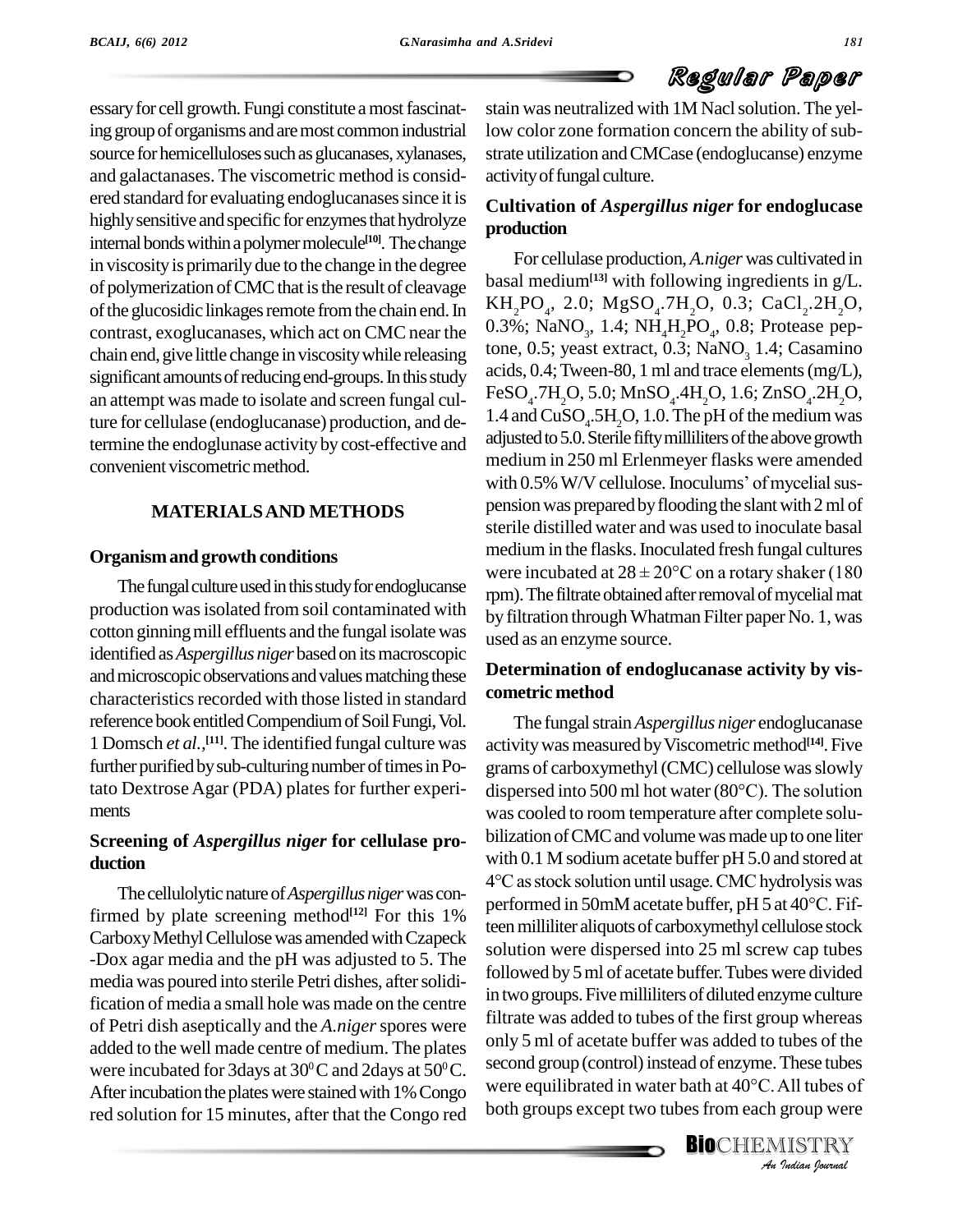# Regular Paper

incubated in <sup>a</sup> water bath at <sup>40</sup>°C immediately after addition of enzyme source/acetate buffer. Two tubes<br>from each group were withdrawn immediately and vis-<br>cometric measurement was made. The reaction mix-<br>ture in the tubes was separately transferred to<br>Ubbelohde capillary from each group were withdrawn immediately and vis- $\frac{g}{g}$   $_{80}$ cometric measurement was made. The reaction mixture in the tubes was separately transferred to  $\frac{2}{8}$ <sup>60</sup> Ubbelohde capillary tube of viscometer. The mixture  $\bar{\xi}$ <sup>40</sup> was immediately made to flow down between two pre- $\ddot{\mathbf{g}}_{\text{eq}}$ determined points in the viscometer and the flow rate was measured at zero time.

Two tubes from each group at the end of desired period of incubation were withdrawn and enzyme activity was determined by measurements of flow rate in the same fashion as described above. The same pro cess was repeated with water in the place of enzyme. Per cent loss of carboxy methyl cellulose viscosity was separately calculated by the following formula in re-spect of enzyme treated carboxymethyl cellulose and untreated carboxymethyl cellulose (control) at any given time interval  $\mathbf{R}$ 

time interval  
\n
$$
V = \frac{V_{\rm T} - V_{\rm T_0}}{V_{\rm T} - V_{\rm H_2O}} \times 100
$$

Where  $V =$  loss of carboxymethyl cellulose viscosity;  $V_T$  = flow time of CMC in seconds;  $T_0$  = flow time in seconds at zero time (control);  $V_{H_{20}}$  = flow time of water in seconds

Difference between these two values represents net per cent loss of viscosity of carboxymethyl cellulose that is used to express the activity of endoglucanase.

#### **RESULTSAND DISCUSSIONS**

The cellulolytic activityoffungalstriain*Aspergillus niger* was confirmed by plate screening method and formation of a clear yellowzone of hydrolysis concerns its abilityof cellulolytic property(Figure 1).



**Indiana** *Indiana*<br>*Indiana*<br>*I*ISTRY<br>*Indian hournal* **\*Values represented in figure are mean triplicates Figure 1 :** *Aspergillus niger* **showed clear yellow zone of hydrolysis which indicates CMC degradation**





**\*Loss of viscosity ofcarboxy methyl cellulose in percentage; \*Values represented in figure are mean triplicates**

**Figure 2 : Endoglucanse activity of** *Aspergillus niger*

Similarly Sadaf Jahangeer *et al*. **[15]** observed the cellulolytic activity of*P.tigrinus*, *P.ostreatus*, *F.fomentarus* and*A.terreus*. TheCMCase activity of mutant*Aspergillus niger* confirmed byplate screening method **[16]**. The endoglucanase activity *of A.niger*was determined by viscometric method<sup>[14]</sup> and the activity was measured in terms of loss in CMC viscosity in percentage with increasing the time interval. With increasing the time interval the loss of carboxy methyl cellulose (substrate) increased upto 90min. and constant at further intervals (Figure 1). For instance the endoglucanse activity of *A.niger* at 0-10 mints is 18.5 of loss of CMC viscosity percentages whereas at 90 minutes this loss wastremendously increased up to 98.77 percentage and further intervals the activity was constant. Similar was tremendously increased up to 98.77 percentage<br>and further intervals the activity was constant. Similar<br>observation made Ortega<sup>[17]</sup> Nóra Szijártó<sup>[18]</sup> isolated the thermostable endoglucanse from *Thermoascus aurantiacus* and maximum activity was measured even at higher temperature.

#### **CONCLUSIONS**

The fungal culture*Aspergillus niger*isolated from soil contaminated with effluents of cotton ginning mill was used forCellulase (endoglucanse) production.The endoglucanase activity was confirmed by Plate screening method with formation of clear zone of inhibition on Congo red agar medium. The endoglucanase activity was determined by viscometric method. Maximum of loss of Carboxy Methyl Cellulose viscosity (98.77%) at 70 minutes of time interval is an indication higher endoglucanse (CMCase) activity of fungal culture *Aspergillus niger*.